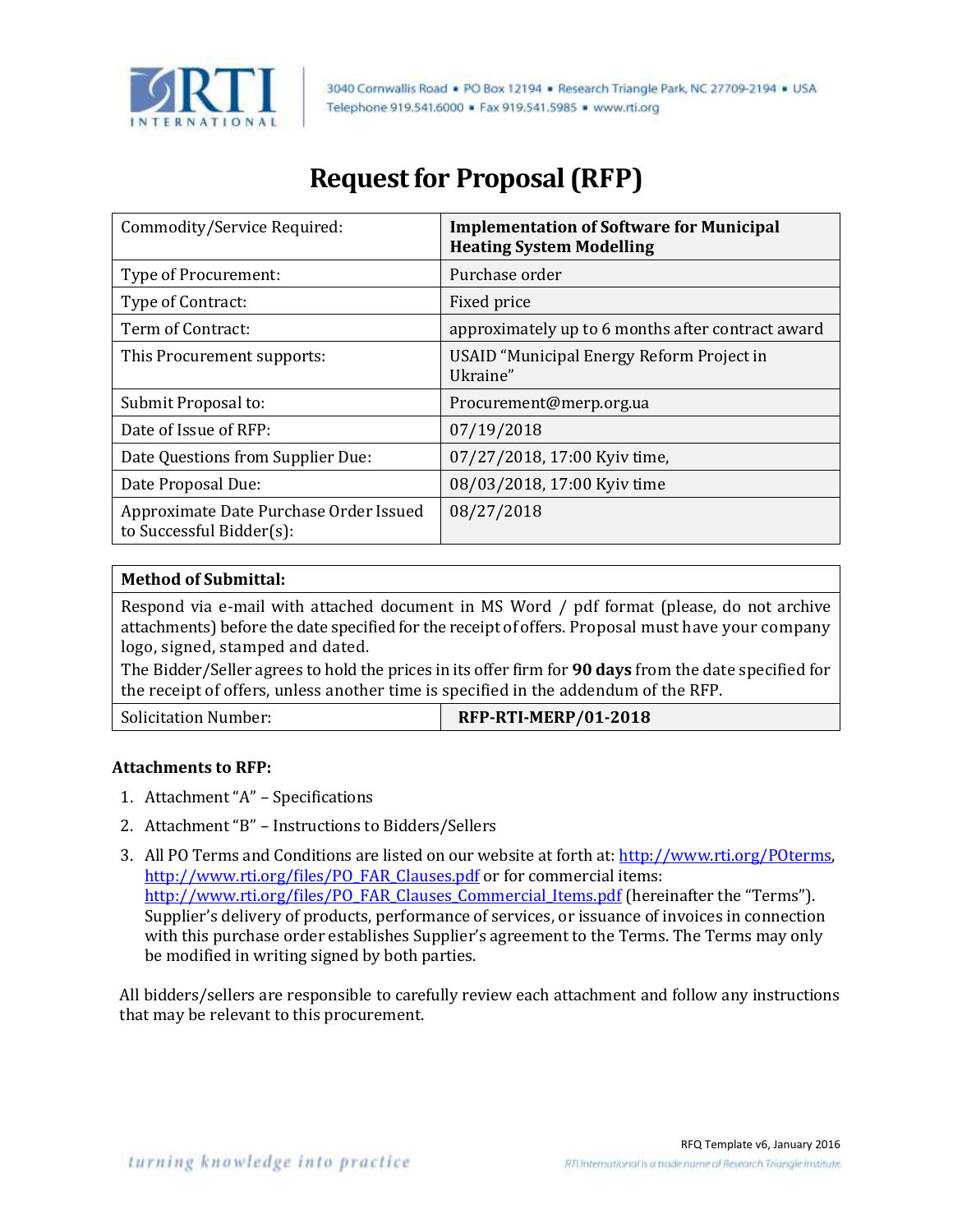

# **Attachment A Commodity Specifications or Statement of Work Statement of Work**

Description of Activity/Service:

#### **Implementation of Software for Municipal Heating System Modelling**

## **1. Objective, Tasks and Object for Software Implementation**

## **1.1 Objective**

The objective of this assignment is to assist two district heating companies in the cities of Kyiv and in Bila Tserkva to improve operation of their respective systems by providing them with computer based hydraulic modeling software and related technical assistance with system model population, calibration and use, including training of the utility staff on effective use of the model for system management, optimization, prioritizing investments, and for overall improvements of the system operation. Selected Supplier will be requested to provide software with adequate capabilities, technical assistance for software installation, sufficient training of the utility staff, and maintenance.

## **1.2 Tasks and Object for Software Implementation**

Software will be used in two locations with different technical parameters (see section 6), and each package may have different required capability (due to sizes, topography, configuration of both systems) and will be licensed separately for each location. However, general software properties and performance requirements apply for both.

Software must allow creation of a geo-information system of Kyiv and Bila Tserkva district heating networks, including optimization of heating systems operation, to ensure creation of the electronic registry and electronic model of the heat networks. Software must be capable of creating model of the entire exiting district heating system, and potential development of system expansion, and serve as an effective tool for optimization of the system based on thermal and hydraulic conditions parameters. Software must be capable of the following:

- Creation of the municipal electronic scheme of the existing and perspective heat networks and objects in the heat supply system tied to the city topography;
- Modelling optimization of the existing heating system (optimization of thermohydraulic modes, modelling of heat load re-distribution between sources, identifying optimal parameters of the heat networks in the process of design and reconstruction, etc.);
- Modelling of perspective options for the heating system development (connection of the new and reconstruction of the existing heat energy sources, heat load re-distribution between sources, identifying possibility of connection of the new heat energy consumers, identifying optimal options for high-quality and reliable heat supply for the new consumers, etc.);
- Operational modelling for heat energy supply to the consumers in emergency situations;
- Obtaining information, references, reports on the municipal heat supply system as a whole and on its separate elements;
- Selection of optimal equipment parameters and operational modes (schedules), testing technical solutions on modernization of the heating networks; and
- Support of automatic data exchange and possibility of integration with the components of technological process control systems and heat metering systems.
- **2. Software Capability and Specific Requirements**

Software must have the following capabilities and must address the requirements as outlined in this section.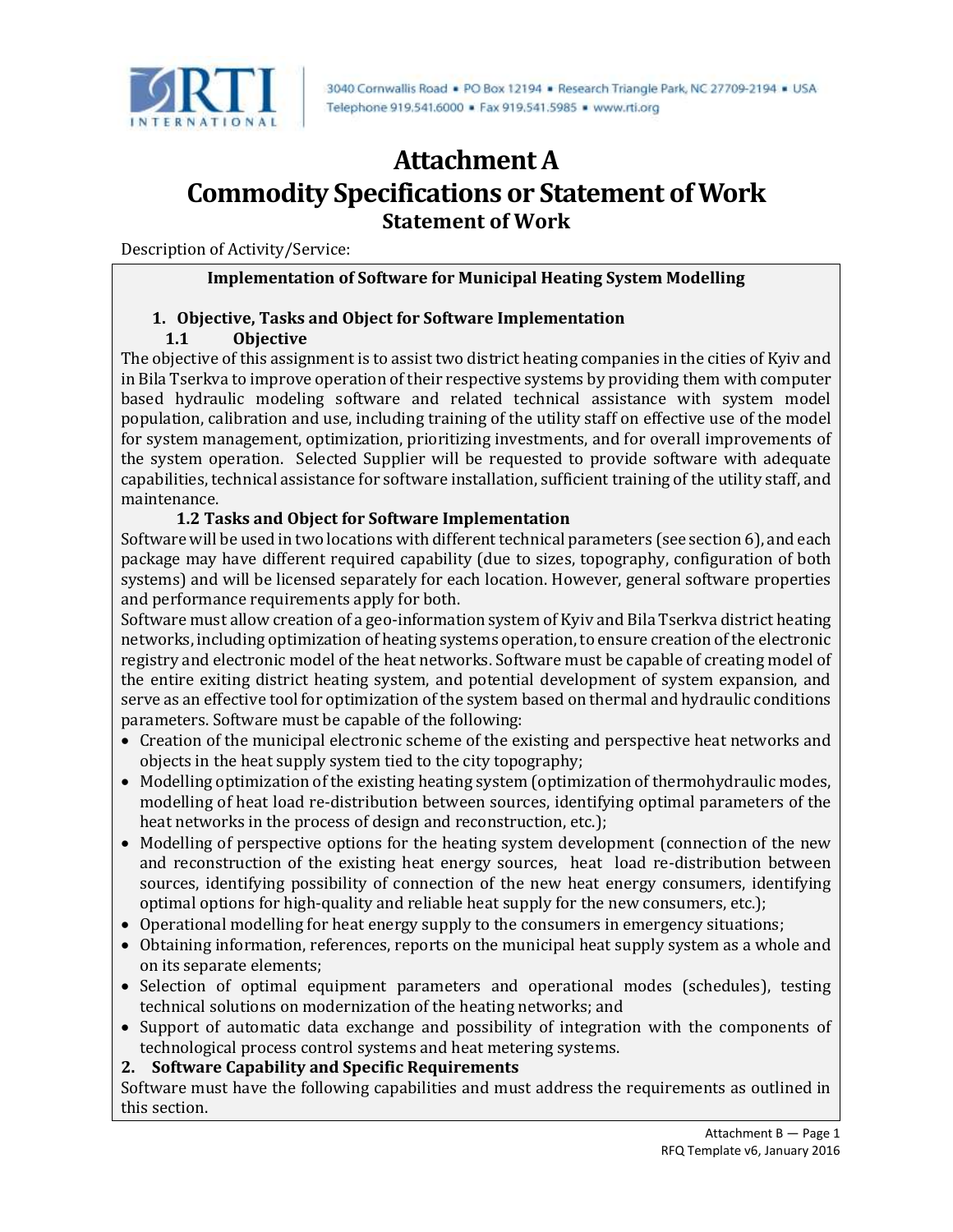

### **2.1 General Requirements**

The software should allow for:

- 1. Support for connection between heat network elements;
- 2. Reflection and saving of updated information on graphical objects in vector format;
- 3. Support of bitmap data;
- 4. Support of text data;
- 5. Entering and saving of attribution data on all objects of the heat supply system;
- 6. Technical modelling of the heat network;
- 7. Data administration adding new users under the given license, providing or inactivation of different access level to the users (read only, editing), general software control and control over levels of access to information, control of connections;
- 8. Expansion through adding new modules in the future (for example, dispatching or billing) or editing of the existing modules (change of indicators);
- 9. Scaling possibility of electronic model construction simultaneously in several sections of the heat networks, of development and further aggregation of large arrays of geoinformation data;
- 10. Registration of user actions;
- 11. Archiving and reserve data retention; and
- 12. Software interface must support English language and have possibility of adaptation creation of interface in Ukrainian.

Information on the heating system objects must be organized irrespective of their graphical representation, but their graphic symbols should not contradict information filling of these objects. The software must include templates for the characteristics of the heating system objects (for example, pipeline materials, heat supply source equipment, pump equipment, etc.), and allow for expansion of such templates, their editing/filling, i.e. creation of the objects reference catalogues. The software should be able to support a single, current address database in accordance with the existing list of municipal names in the heat energy metering system.

The software should be multi-user and provide the opportunity to work simultaneously with the data of several users. The Supplier should specify maximum number of users for the software.

The software must support the relevant databases and have a client-server architecture (Intranet and Internet).

All the basic software components should not be created, but used in the form of licenses for standard industrial solutions. In the case of software supply, the Supplier must provide the licensing documents confirming the legality of the use of such software by the Customer. The licensing should be not limited in time.

The terms of licensing should allow for free of charge licenses transfer from RTI (Customer) to utility companies.

### **2.2 Requirements to Structure**

The client part of the software must run under control of Microsoft Windows operating system. Data exchange with the servers, data processing and presentation (rendering) on user side, must be performed in the right form and in a timely fashion. The Vendor should specify (estimate) target processing time depending on the used hardware components and the approximate size of the databases or number of objects (as provided in Section 6 of this SOW). The target time of rendering in seconds should be provided for minimal and optimal hardware configurations. Software should be user friendly with at least the following features:

- Graphical user interface allowing model inputs, additions, and changes to the data, and must provide for display of operating parameters;
- Capability to import from and export to MS Excel file;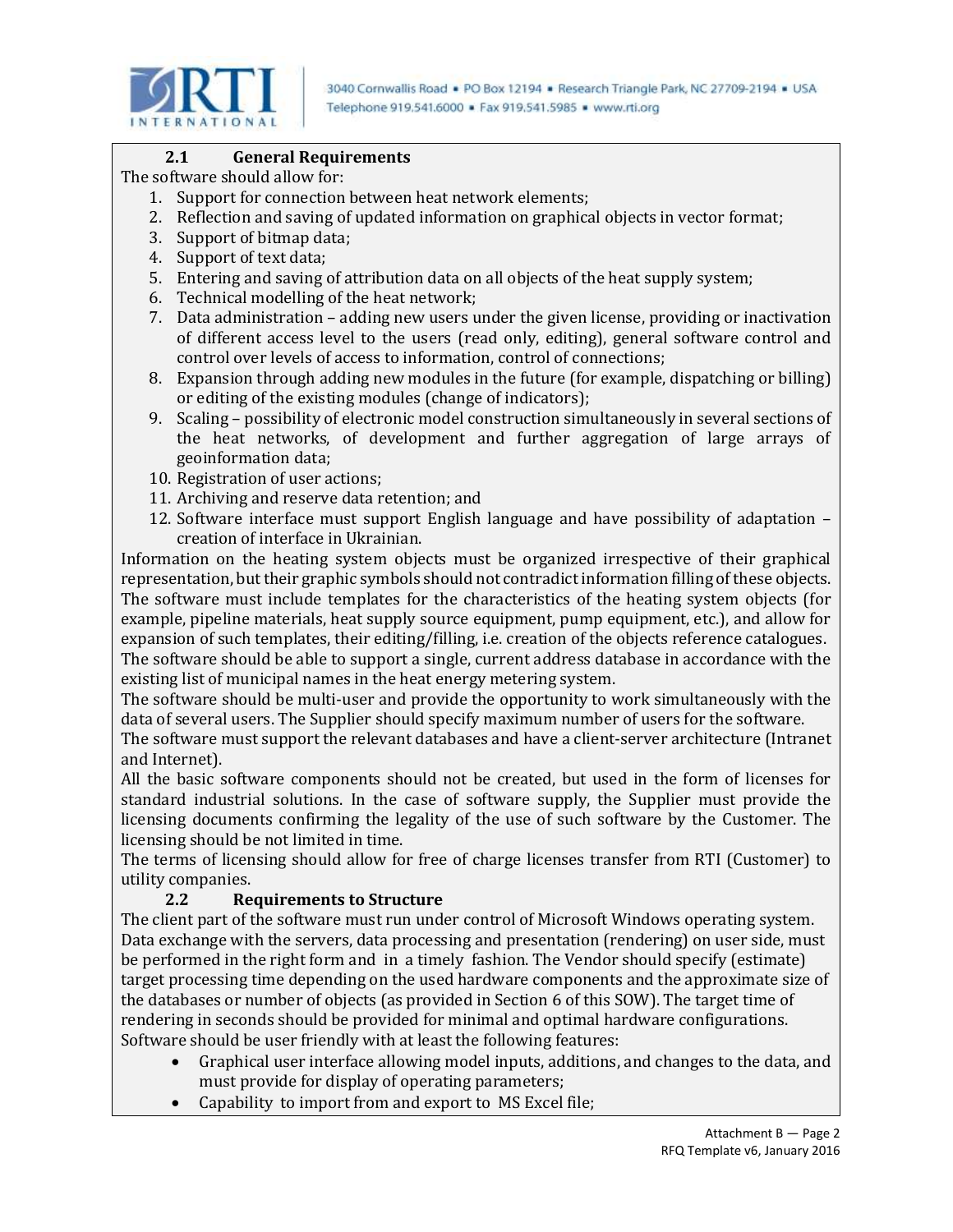

Capability to import data from GIS or any SQL database.

The software should include, but not be limited to the following independent modules:

- 1. Data input (with perspective of automated collection);
- 2. Keeping, archiving, export/import of data;
- 3. Thermohydraulic calculations and modelling;
- 4. Search and formation of the reports;
- 5. Data output to high aspect ratio displays, and to mobile devices (like tablets);
- 6. Module for analysis of switching on heat networks modeling of switching impact, in order to find the nearest shut-off valve, which allows to disconnect, for example, in emergency situations the necessary element of the heat network (section, consumer or a district of heat supply) from the source of heat energy, analysis of changes in the system of heat supply;
- 7. Failure and maintenance module possibility to maintain accident statistics;
- 8. Module of financial calculations financial and economic model of technical solutions to substantiate measures for planning investments in case of expansion or reconstruction of the heat network, as well as connection of the new consumers (for the future).
- 9. Notification module possibility to inform the operators, attendants and users through notifications using various communication methods (for example: SMS, Viber, email) and with different levels of importance (emergency and informational).

# **2.3 Requirements to Software Functions**

- 1. Availability of a tool for graphic display of the heat supply system objects on a large-scale terrestrial plan with ties to the topographic basis and map data;
- 2. Availability of necessary heat supply system objects (sources of heat energy, sections of heat networks, heat chambers, pumping stations, central and individual heat substations, consumer inlets);
- 3. Availability of the editing function for the existing heat supply scheme with possibility of displaying both available and perspective data for the purpose of modeling the perspective heat energy consumption;
- 4. Availability of the editing function for the fields of the databases of the heating system objects to create an information and reference system with ability to integrate text documents (for example, Microsoft Word), spreadsheets (for example, Microsoft Excel), graphic editor drawings (for example, AutoCAD) and digital images;
- 5. Availability of the group change function in the database of necessary parameters of the heat supply system objects according to identified criteria in order to model the necessary operating modes;
- 6. Availability of the function of export or import of graphic information into the formats of the most common geoinformation systems or automated design systems;
- 7. Availability of the function of export of the required attribute data on the heat supply system objects in the standard spreadsheets formats;
- 8. Availability of the function of displaying the necessary parameters of the database of the heating system objects on the general map with the scheme of heat networks (for example, the length and diameter of the heat network section);
- 9. Availability of the function of selection and/or addition of various coordinate systems. Mainly, the most common coordinate systems are needed: WGS 84 – global system, USK 2000 – the Ukrainian coordinate system;
- 10. Availability of a thematic coloring of the heat supply system objects;
- 11. Availability of the function of creation and printing of the operational or technological scheme of the heat supply system objects, in which elements of the heat network are represented by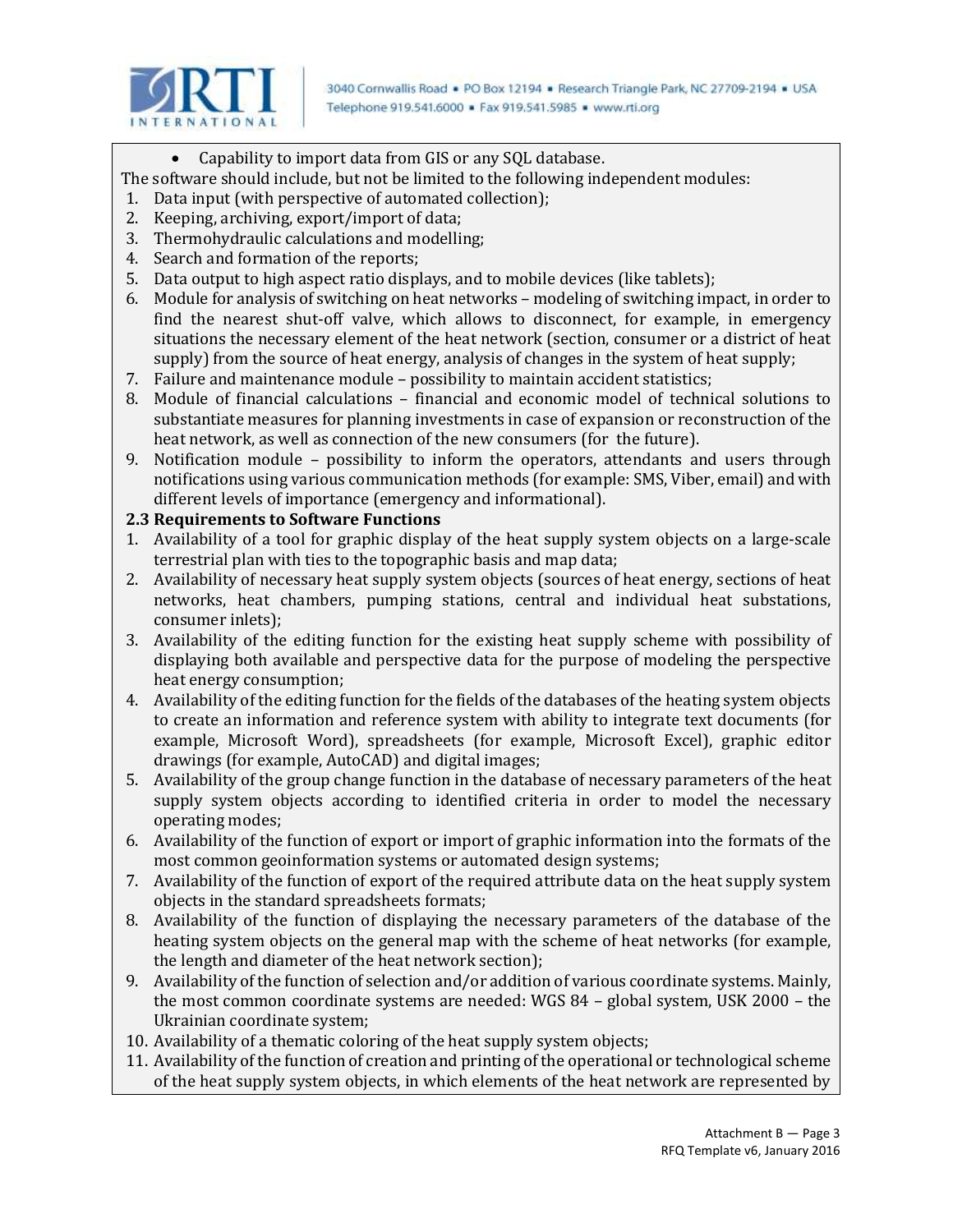

the non-scale symbols and connected with the general scale map with the scheme of heat networks (for example, the scheme of the heat chamber with the installed shut-off valves).

- 12. Possibility of thermohydraulic calculations of the heat supply system.
- 13. Possibility of constructing a Piezometric graph for graphical representation of the results of hydraulic calculation.
- 14. Possibility of determining the minimum required temperature of the heat carrier at the outlet from the source, to ensure the estimated indoor air temperature for the consumers, as well as support for different temperature charts during heat network calculations.
- 15. Function of calculation of heat losses through pipeline insulation;
- 16. Availability of calculation of heat network transmission capacity in order to determine the maximum possible heat carrier consumption which can be connected in the units or in the heat network sections for providing the estimated amount of water and heat energy to the customers, with the necessary placed pressure, for example, for the case of connection to the district heat supply sites of the perspective development; and
- 17. Availability in the calculation module of the schemes for connection of the central heat substations (CHS) and consumers widespread in the heat supply systems of Ukraine (mixed, parallel, sequential connection schemes).

# **2.4 Requirements to Information Protection**

- 1. The software should be protected against unauthorized access. Both software and hardware protection is allowed;
- 2. Possible access to the reference information should only be supported at the lowest access level **–** "read only". The information contained in the database should be closed for reading only with standard programs and tools;
- 3. The software should provide a mechanism for data preservation in case of their loss in the process of editing (automatic saving). And also the mechanism of data duplication is required to protect against loss of information in cases of hardware failure;
- 4. The software should provide full recovery after emergencies, hardware failures, hacker attacks, etc.

# **2.5 Requirements to Documentation**

Documentation to the software should be written in English and optionally – in Ukrainian. Documentation to the software should include: а) User manuals for the software administrator; b) Instruction for use for the operators.

# **3. Operation**

It is expected that after a proper level of training, the model will be populated and operated by the technical personnel of the utility.

# **4. Guarantees**

The supplier is required to provide guaranty of highest quality. In case of required update due to software error, supplier will provide software update including required technical assistance free of charge for the duration of maintenance period. Minimum of one year of maintenance must be included in the cost of the license.

# **5. Technical Support**

# **5.1 Training**

For software implementation, the Supplier shall conduct training for up to 10 experts in each utility (Ukraine) as identified by MERP and utility management of the CU "KyivTeploEnergo" and utility of Bila Tserkva.

Supplier will develop detailed training process agenda, venue and logistic requirements and will obtain utility management concurrence. Training content must consider the characteristic of the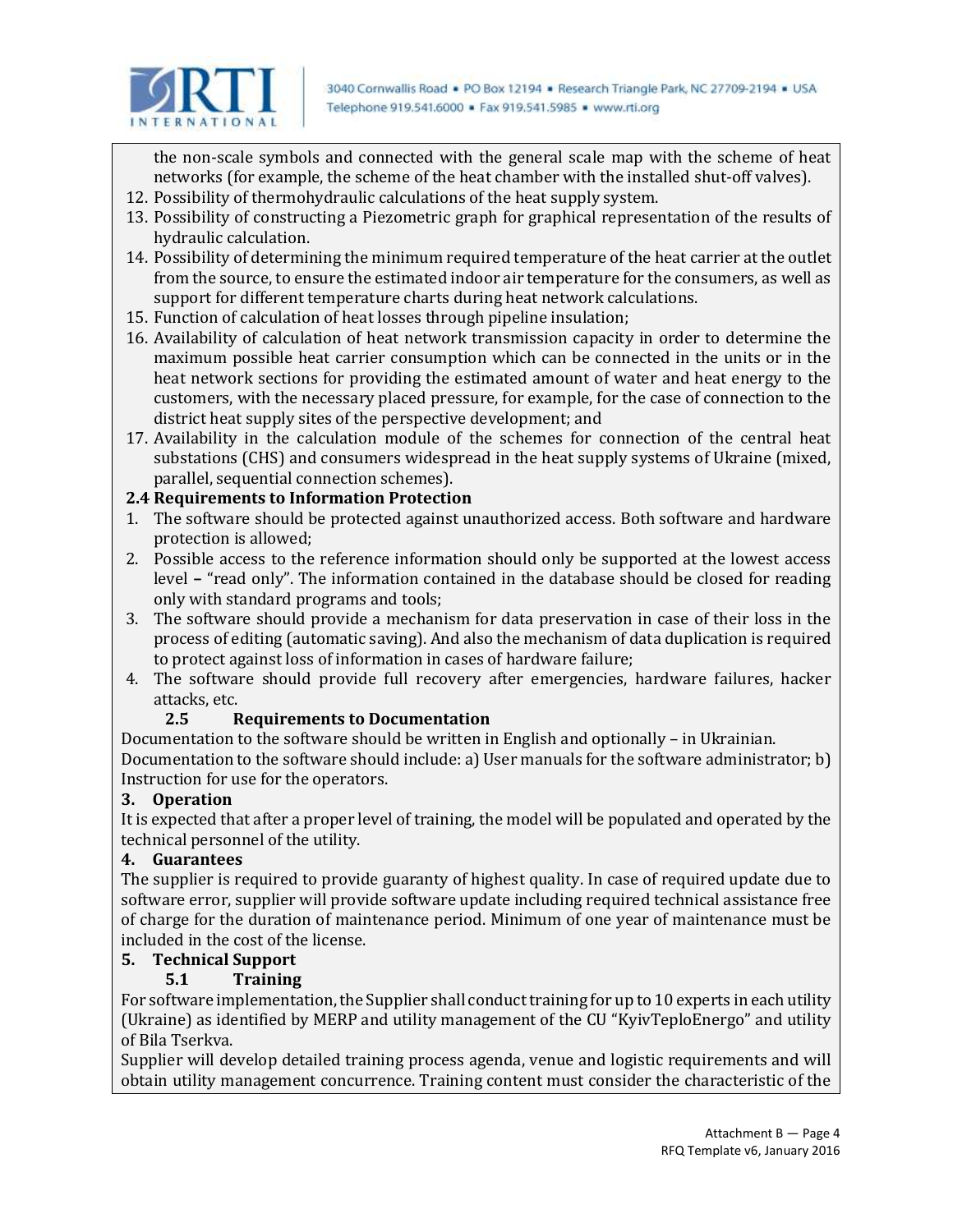

system of respective utilities (size, complexity, etc.), but will cover all software modules and capabilities.

Supplier may be required to facilitate visit of the utility experts (from Kyiv and Bila Tserkva) and MERP representatives to an organization which is using the proposed software in their system which would provide opportunity for the utility experts and MERP representatives to see the system in practical, real application, thus advancing their understanding of its use and benefits. The Supplier will not cover cost of this visit for the travelers.

## **5.2 System Model Development (Population by Data)**

After the completion of training of the utility personnel, supplier's expert will continue working with the utility team, and will actively assist with the population of the model with specific technical data through "hands-on" involvement, solving problems and by responding to the questions. Supplier will use their previous experience with this process and will make proposal as per time required for this effort. After the initial on-site activity, supplier's expert must be available for technical assistance remotely, either vial calls, emails or by other means.

# **5.3 Technical Support**

Following the completion of the model population, supplier must assist the utility staff with model "debugging", calibration and overall test of performance and quality. Supplier's experts must provide hands-on training of the utility staff with system model operation and demonstrate and train on all model capabilities. After completion of the training phase, supplier's experts must be available for remote support during the 12 months period following the successful implementation of the software model.

### **5.4 Technical assistance**

The supplier must provide technical support for the software for 6 months following the completion of installation. The technical support beyond this time will be subject to relevant utility company decision. Annual maintenance program contract for periods after that must be negotiated outside of this activity.

For efficient interaction of the Supplier with the Customer in the process of implementation, the service level agreement (SLA) should be developed.

### **6. Technical parameters of the District Heating Systems (preliminary values) 6.1. Kyiv**

- Installed heat capacity  $-8,867.276$  Gcal/h.
- **Productive heat energy supply 8,443,210.59 Gcal/year.**
- Number of sources 187 pcs, including CHPs.
- Number of heating districts 9 RTM (District Heat Networks).
- **EXECUTE:** Length of heat networks in double-pipe measurement 2,707.753 km, including:
- main 914.165 km;
- distribution 1,297.445 km;
- Hot water supply (HWS) networks 495.648 km.
- Number of heat substations 9,677 pcs.

#### **6.2 Bila Tserkva**

- Installed heat capacity 581.833 Gcal/h.
- **Productive heat energy supply 880,760 Gcal/year.**
- Number of sources 42 and CHP.
- **EXECUTE:** Length of heat networks in double pipe measurement 290.79 km.
- Number of heat substations 41 CHS (central) and 1437 HIS (individual).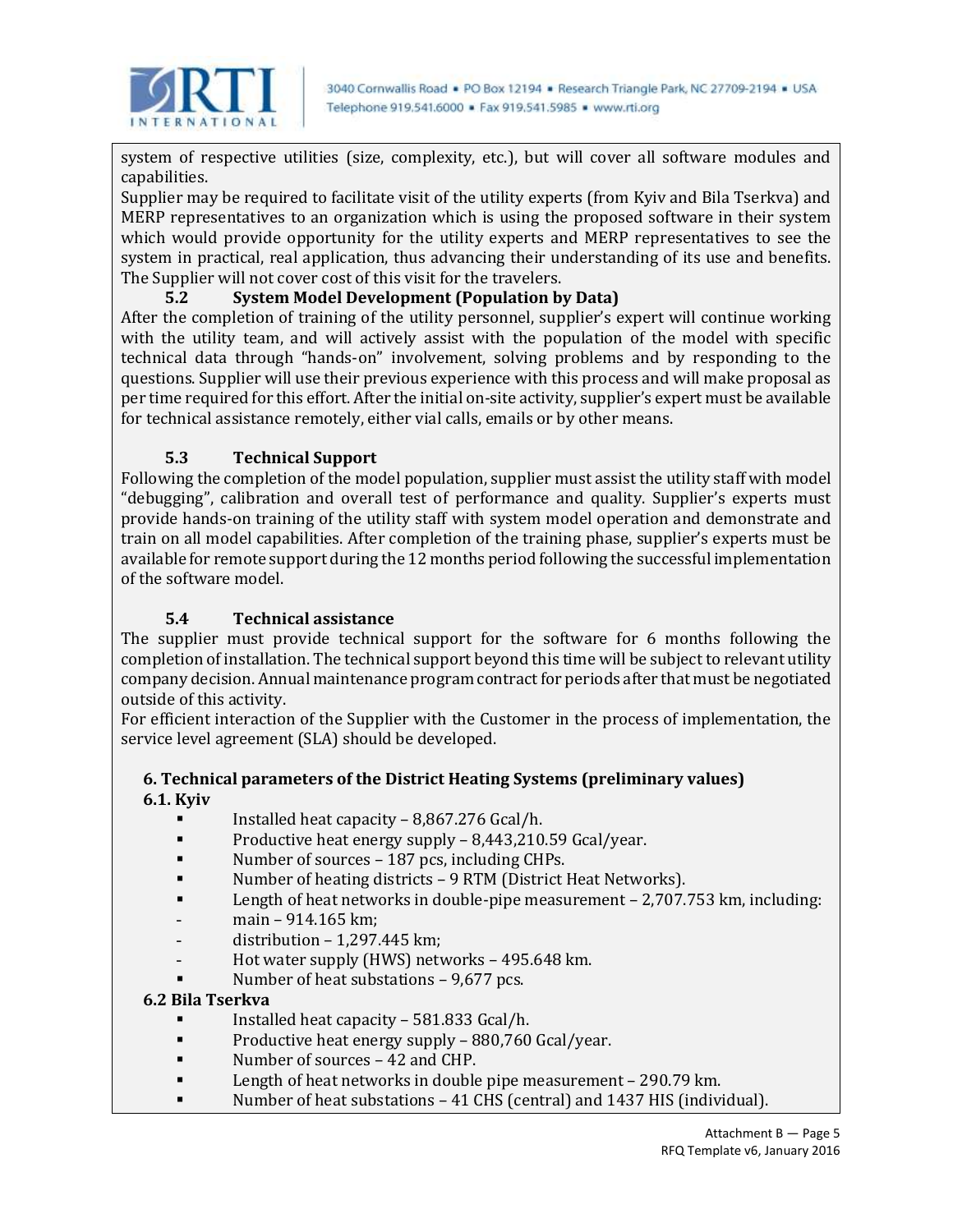

# **Pricing**

Pricing should be provided separately for Kyiv and Bila Tserkva cities.

All bids have to be in US Dollars.

Pricing for Kyiv (10 users)

| Item<br>#               | <b>Description of Preferred Commodity or</b><br><b>Services Specifications</b> | <b>Quantity</b> | <b>Unit Fixed</b><br>Price (Each) | <b>Total Fixed</b><br><b>Price (Each)</b> |  |  |  |  |
|-------------------------|--------------------------------------------------------------------------------|-----------------|-----------------------------------|-------------------------------------------|--|--|--|--|
| 1                       | Software product                                                               |                 |                                   |                                           |  |  |  |  |
| 2                       | Each additional license                                                        |                 |                                   |                                           |  |  |  |  |
| 3                       | Technical support:                                                             |                 |                                   |                                           |  |  |  |  |
| 3.1                     | Training                                                                       |                 |                                   |                                           |  |  |  |  |
| 3.2                     | System Model Development                                                       |                 |                                   |                                           |  |  |  |  |
| 3.3                     | <b>Technical Support</b>                                                       |                 |                                   |                                           |  |  |  |  |
| 3.4                     | <b>Technical Assistance</b>                                                    |                 |                                   |                                           |  |  |  |  |
| <b>Total Value, USD</b> |                                                                                |                 |                                   |                                           |  |  |  |  |

Pricing for Bila Tserkva (5 users)

| <b>Item</b><br># | <b>Description of Preferred Commodity or</b><br><b>Services Specifications</b> | <b>Quantity</b> | <b>Unit Fixed</b><br>Price (Each) $ $ | <b>Total Fixed</b><br>Price (Each) |  |  |  |
|------------------|--------------------------------------------------------------------------------|-----------------|---------------------------------------|------------------------------------|--|--|--|
| 1                | Software product                                                               |                 |                                       |                                    |  |  |  |
| 2                | Each additional license                                                        |                 |                                       |                                    |  |  |  |
| 3                | Technical support:                                                             |                 |                                       |                                    |  |  |  |
| 3.1              | Training                                                                       |                 |                                       |                                    |  |  |  |
| 3.2              | System Model Development                                                       |                 |                                       |                                    |  |  |  |
| 3.3              | <b>Technical Support</b>                                                       |                 |                                       |                                    |  |  |  |
| 3.4              | <b>Technical Assistance</b>                                                    |                 |                                       |                                    |  |  |  |
| Total Value, USD |                                                                                |                 |                                       |                                    |  |  |  |

By signing this attachment, the bidder confirms he has a complete understanding of the specifications and fully intends to deliver items that comply with the above listed specifications.

Signature:

Title:

Date: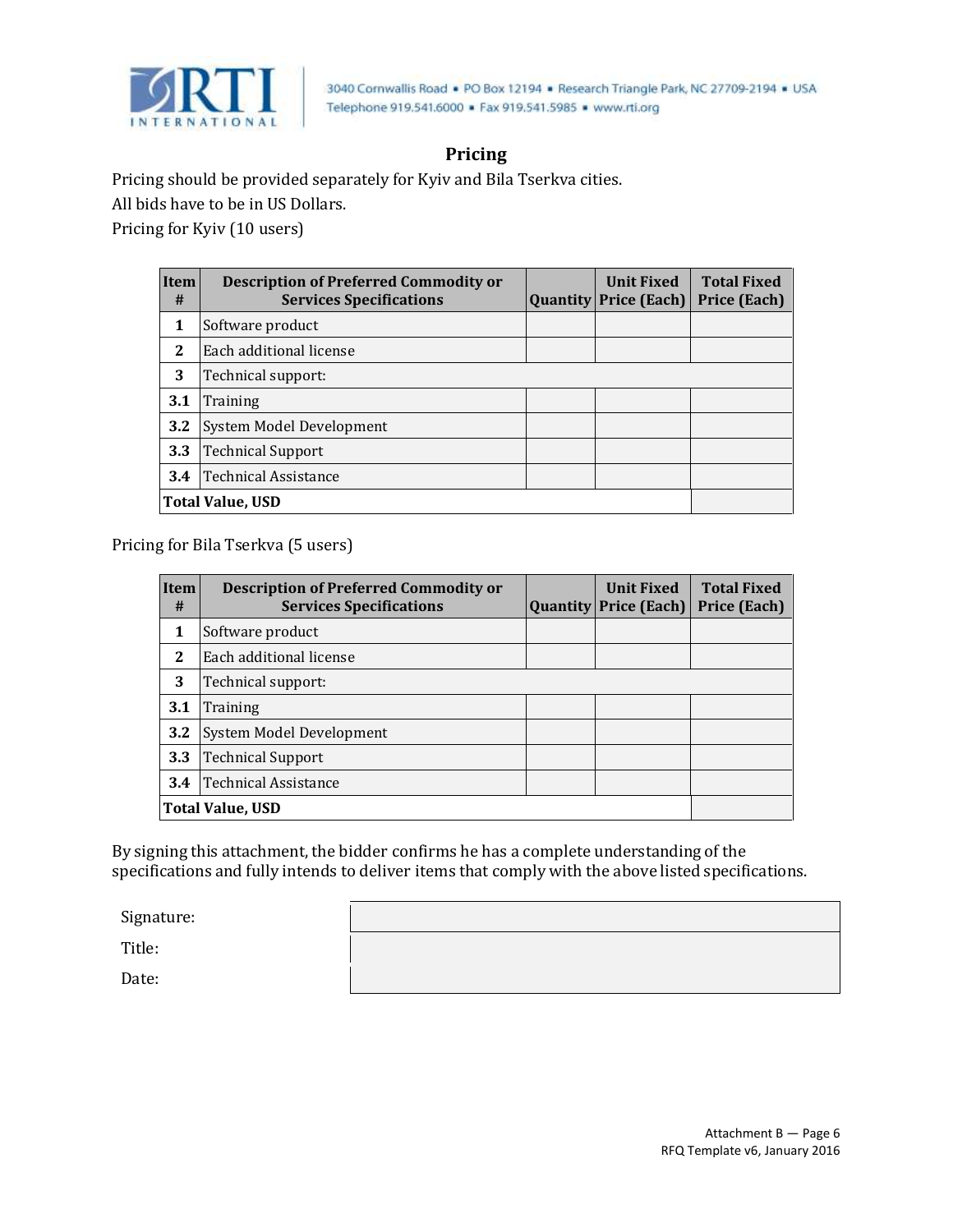

3040 Cornwallis Road . PO Box 12194 . Research Triangle Park, NC 27709-2194 . USA Telephone 919,541,6000 · Fax 919,541,5985 · www.rti.org

# **Attachment"B" Instructions to Bidders/Sellers**

- 1. **Procurement Narrative Description**: The Buyer (RTI) intends to purchase commodities and/or services identified in Attachment A. The Buyer intends to purchase the quantities (for commodities) and/or services (based on deliverables identified in a Statement of Work). The term of the Ordering Agreement shall be from Award Date to the Delivery date of the Offeror unless extended by mutual agreement of the parties. The Buyer intends to award to a single "approved' supplier based on conformance to the listed specifications, the ability to service this contract, and selling price. If an Ordering Agreement is established as a result of this RFP, supplier understands that quantities indicated in the specifications (Attachment A) are an estimate only and RTI does not guarantee the purchase quantity of any item listed.
- 2. **Procuring Activity**: This procurement will be made by **Research Triangle Institute (RTI International)**, located at

USAID "Municipal Energy Reform Project in Ukraine", Research Triangle Institute (RTI) 9a, Tolstoho Street, Ground Floor Kyiv 01004, Ukraine

who has a purchase requirement in support of a project funded by

United States Agency for International Development (USAID)

RTI shall award the initial quantities and/or services and any option quantities (if exercised by RTI) to Seller by a properly executed Purchase Order as set forth within the terms of this properly executed agreement.

- 3. **Proposal Requirements**. All Sellers will submit a proposal which contains offers for all items and options included in this RFP. All information presented in the Sellers proposals will be considered during RTI's evaluation. Failure to submit the information required in this RFP may result in Seller's offer being deemed non-responsive. Sellers are responsible for submitting offers, and any modifications, revisions, or withdrawals, so as to reach RTI's office designated in the RFP by the time and date specified in the RFP. Any offer, modification, revision, or withdrawal of an offer received at the RTI office designated in the RFP after the exact time specified for receipt of offers is "late" and may not be considered at the discretion of the RTI Procurement Officer. The Seller's proposal shall include the following:
	- (a) The solicitation number: **RFP-RTI-MERP/01-2018**
	- (b) The date and time submitted:
	- (c) The name, address, and telephone number of the seller (bidder) and authorized signature of same:
	- (d) Validity period of Proposal: 90 days
	- (e) Technical proposal requirements:
		- The supplier should provide information on:
			- Proposed software and describe if and how it complies with technical requirements/SOW;
			- Technical approach to implementation, including installation, training and support to initial data entry;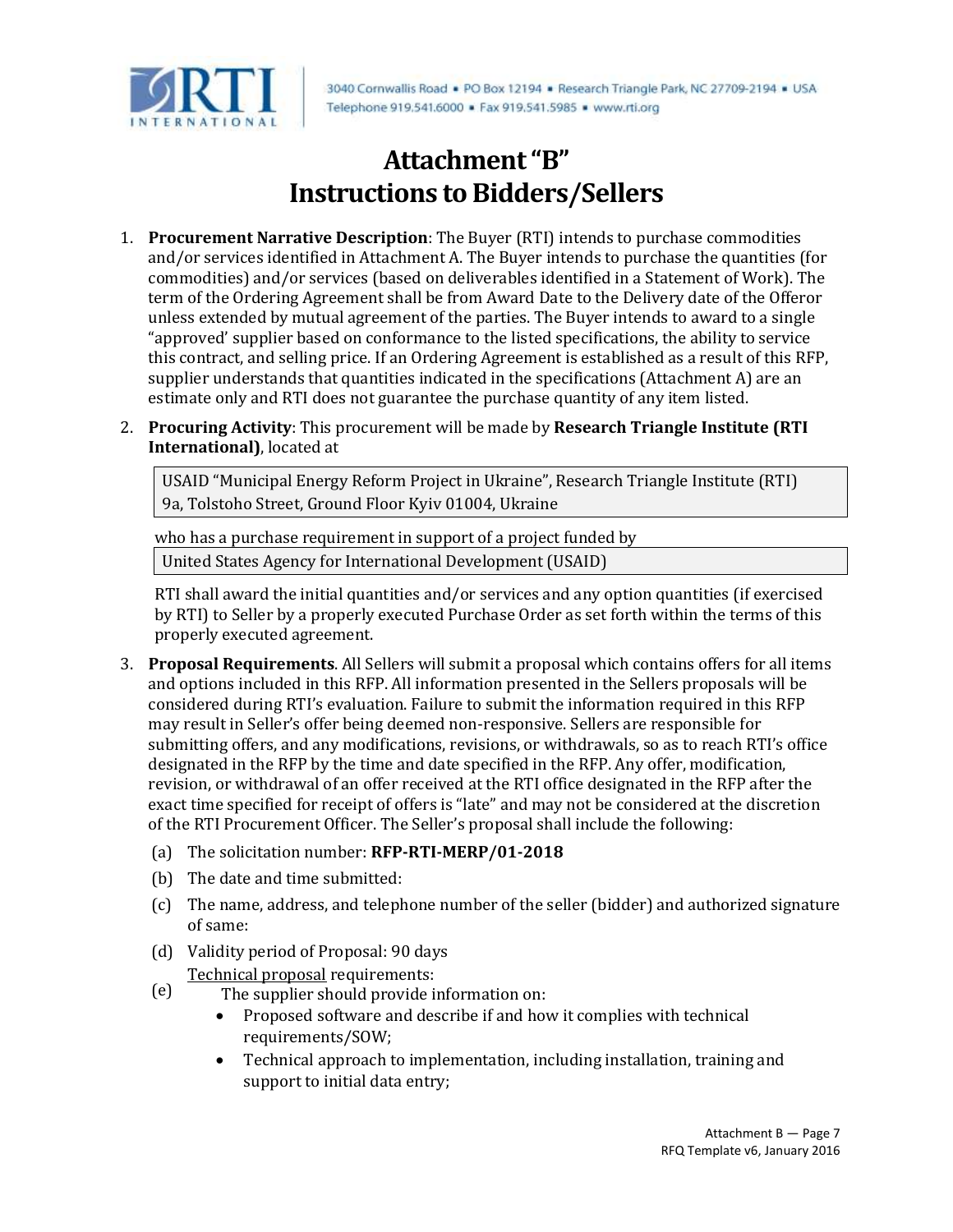

3040 Cornwallis Road . PO Box 12194 . Research Triangle Park, NC 27709-2194 . USA Telephone 919,541,6000 · Fax 919,541,5985 · www.rti.org

- Overview of project management resources and team members who will be involved in software deployment and other activities:
	- o Names, background, and experience of all proposed team members;
	- o CVs of proposed project leads.
- Overview of technical support (SLA example with estimated response time, schedule support, etc), which can be provided in the future (beyond RTI subcontract SOW requirements).

#### Delivery schedule

Supplier should provide implementation schedule covering software installation, training, population by data, technical support and technical assistance to initial data entry and other as required under SOW. The following table format is provided as an example:

| Project           |          |                |                |                |                |   |   |   |   |    |    |          |          |
|-------------------|----------|----------------|----------------|----------------|----------------|---|---|---|---|----|----|----------|----------|
| <b>Deliverabl</b> | Week 1   | $\overline{2}$ | $\overline{3}$ | $\overline{4}$ | $5\phantom{.}$ | 6 | 7 | 8 | 9 | 10 | 11 | $\cdots$ | Comments |
| Step I            | Activity |                |                |                |                |   |   |   |   |    |    |          |          |
|                   |          |                |                |                |                |   |   |   |   |    |    |          |          |
|                   |          |                |                |                |                |   |   |   |   |    |    |          |          |
|                   |          |                |                |                |                |   |   |   |   |    |    |          |          |
|                   |          |                |                |                |                |   |   |   |   |    |    |          |          |
|                   |          |                |                |                |                |   |   |   |   |    |    |          |          |
|                   |          |                |                |                |                |   |   |   |   |    |    |          |          |
|                   |          |                |                |                |                |   |   |   |   |    |    |          |          |
|                   |          |                |                |                |                |   |   |   |   |    |    |          |          |

#### Demonstration version

Supplier should provide access to demonstration version of working software to estimate package functionality and usability.

- (f) Terms of warranty describing what and how the warranties will be serviced.
- (g) Special pricing instructions: Price and any discount terms or special requirements or terms (special note: pricing must include guaranteed firm fixed prices for items requested.
- (h) Payment address or instructions (if different from mailing address)
- (i) Acknowledgment of solicitation amendments (if any)
- (j) Past performance information The Supplier shall provide: List of projects completed/companies using Supplier software for purposes outlined in SOW and:
	- o web links to relevant projects or utility companies as appropriate;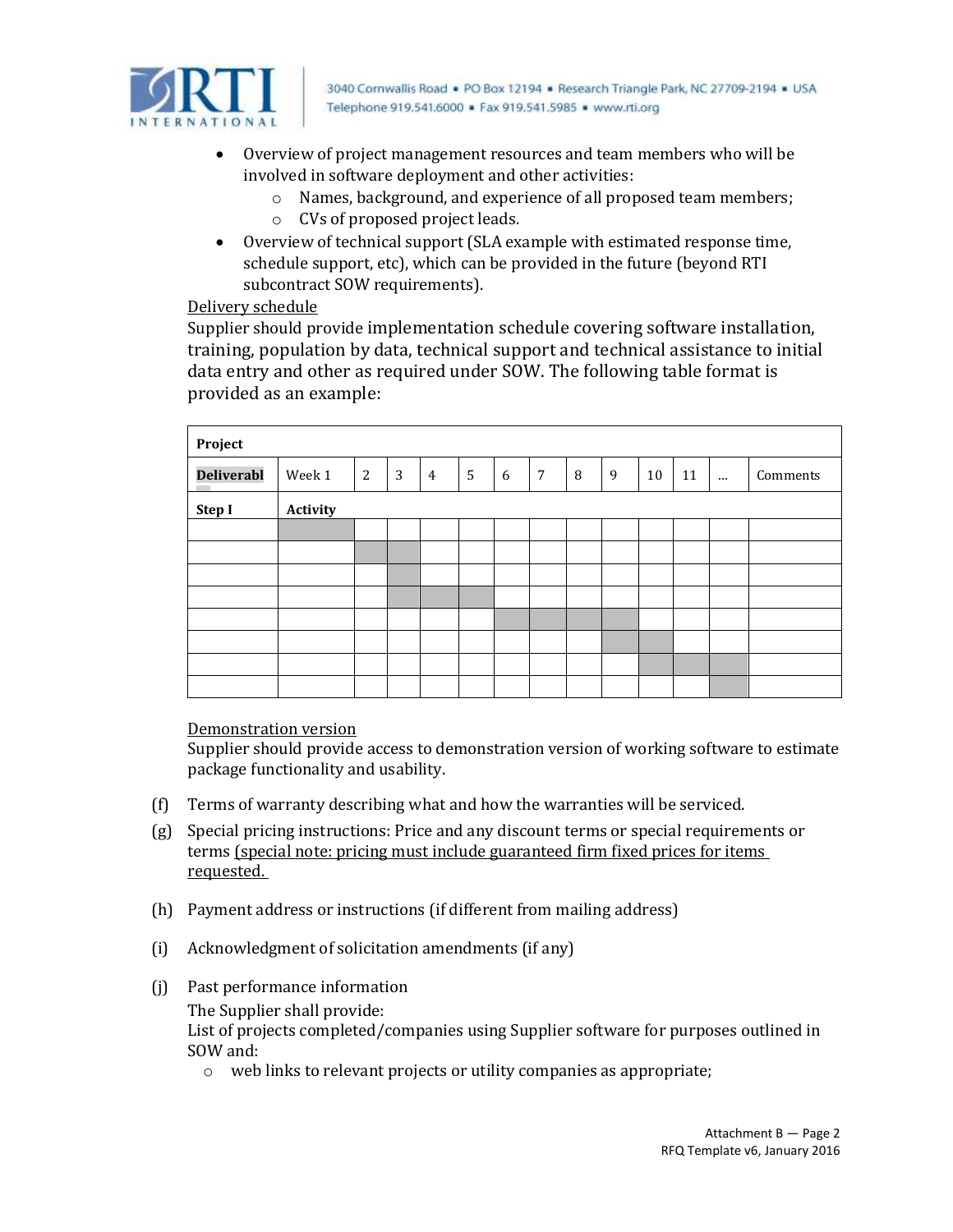

- o at least two positive written references from DH utility companies currently utilizing software (including points of contact with telephone numbers, and other relevant information).
- (k) **Special Note:** *The Seller, by his response to this RFP and accompanying signatures, confirms that the terms and conditions associated with this RFP document have been agreed to and all of its attachments have been carefully read and understood and all related questions answered.*
- 4. **Forms:** Sellers (potential bidders or suppliers) must record their pricing utilizing the format found on Attachment "A". Sellers must sign the single hardcopy submitted and send to address listed on the cover page of this RFP.
- 5. **Questions Concerning the Procurement**. All questions in regards to this RFP to be directed to at this email address:

procurement@merp.org.ua

The cut-off date for questions is

07/27/2018 17:00 Kyiv time

- 6. **Notifications and Deliveries**: Time is of the essence for this procurement. Seller shall deliver the items or services no later than the dates set forth in the contract that will be agreed by both parties as a result of this RFP. The Seller shall immediately contact the Buyer's Procurement Officer if the specifications, availability, or the delivery schedule(s) changes. Exceptional delays will result in financial penalties being imposed of Seller.
- 7. **Documentation**: The following documents will be required for payment for each item:
	- (a) A detailed invoice listing Purchase Order Number, Bank information with wiring instructions (when applicable)
	- (b) Packing List
	- (c) All relevant product/service documentation (manuals, warranty doc, certificate of analysis, etc.)
- 8. **Payment Terms**: Refer to RTI purchase order terms and conditions found in [www.rti.org/poterms,](http://www.rti.org/poterms) [http://www.rti.org/POterms,](http://www.rti.org/POterms) [http://www.rti.org/files/PO\\_FAR\\_Clauses.pdf,](http://www.rti.org/files/PO_FAR_Clauses.pdf) or [http://www.rti.org/files/PO\\_FAR\\_Clauses\\_Commercial\\_Items.pdf.](http://www.rti.org/files/PO_FAR_Clauses_Commercial_Items.pdf) Payment can be made via wire transfer or other acceptable form**.** Sellers may propose alternative payment terms and they will be considered in the evaluation process.
- 9. **Alternative Proposals**: Sellers are permitted to offer "alternatives" should they not be able to meet the listed requirements. Any alternative proposals shall still satisfy the requirements set forth in Attachment A Specifications.
- 10. **Inspection Process**: Each item shall be inspected prior to final acceptance of the item. All significant discrepancies, shortages, and/or faults must be satisfactorily corrected and satisfactorily documented prior to delivery and release of payment.
- 11. **Evaluation and Award Process:** The RTI Procurement Officer will award an agreement contract resulting from this solicitation to the responsible Seller (bidder) whose offer conforms to the RFP will be most advantageous to RTI, price and other factors considered. The award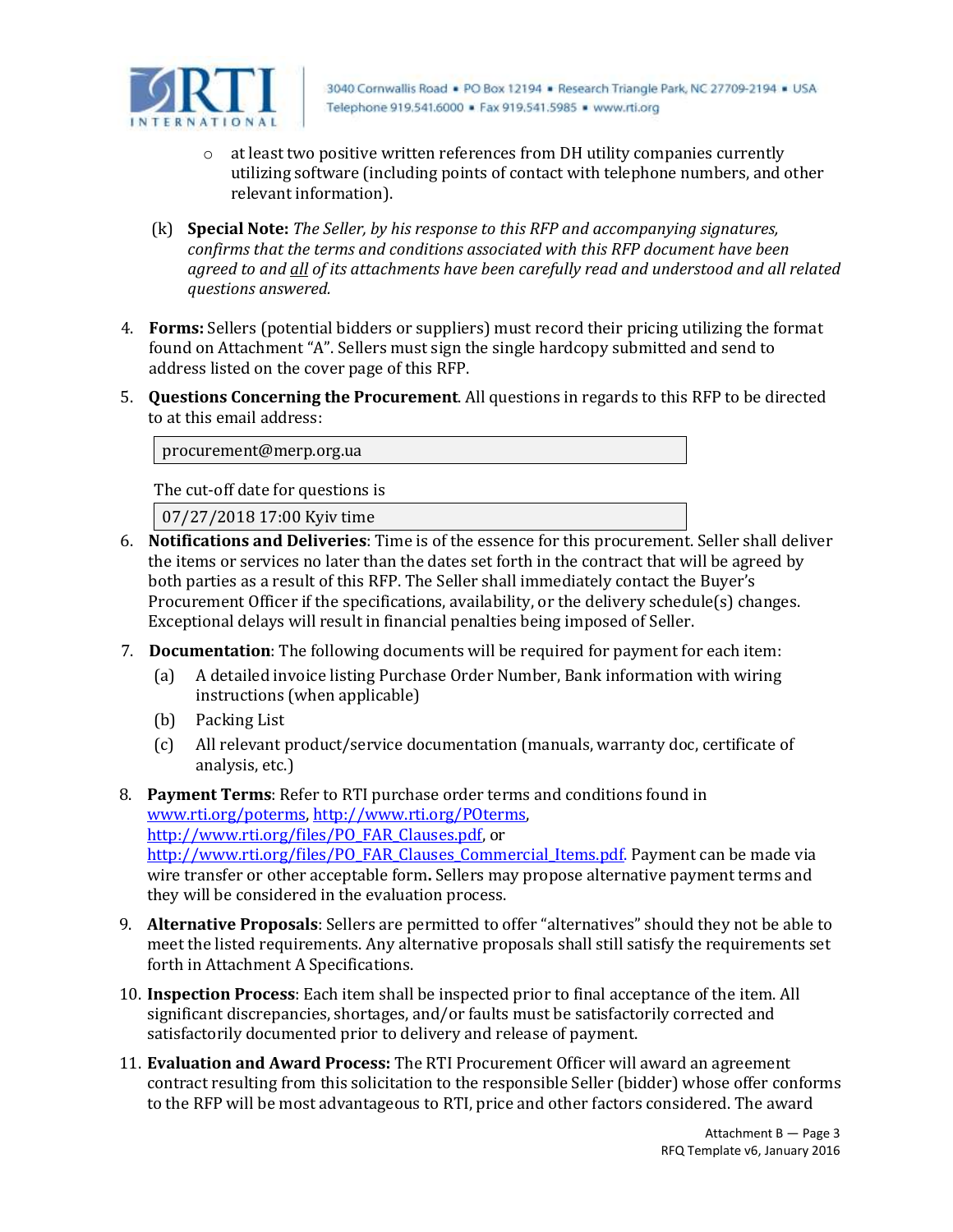

will be made to the Seller representing the **best value** to the project and to RTI. For the purpose of this RFP, price, delivery, technical and past performance are of equal importance for the purposes of evaluating, and selecting the "best value" awardee. RTI intends to evaluate offers and award an Agreement without discussions with Sellers. Therefore, the Seller's initial offer should contain the Seller's best terms from a price and technical standpoint. However, RTI reserves the right to conduct discussions if later determined by the RTI Procurement Officer to be necessary.

Supplier shall confirm his availability to demonstrate the proposed software in working, if Buyer provides such a request. Supplier should provide the demonstration within five calendar days after such a request is placed by Buyer. Such a demonstration of proposed software shall not mean that Buyer must proceed with the purchase in any way.

The evaluation factors will be comprised of the following criteria:

- **(a) PRICE – Maximum Weight – 35 Points** Lowest evaluated ceiling price (inclusive of option quantities).
- **(b) DELIVERY – Maximum Weight – 10 Points** Seller provides the most advantageous delivery schedule.

### **(c) TECHNICAL – Maximum Weight – 35 Points**

- Software complies or exceeds technical requirements stated in SOW described in RFP Attachment A.
- Technical approach to software implementation
- Managerial and technical capacity of Supplier

# **(d) PAST PERFORMANCE – Maximum Weight – 20 Points**

Seller can demonstrate his/her capability and resources to provide the items/services requested in this solicitation in a timely and responsive manner.

### **Total weightage – 100 Points**

- 12. **Award Notice.** A written notice of award or acceptance of an offer, mailed or otherwise furnished to the successful supplier within the time acceptance specified in the offer, shall result in a binding contract without further action by either party.
- 13. **Validity of Offer**. This RFP in no way obligates RTI to make an award, nor does it commit RTI to pay any costs incurred by the Seller in the preparation and submission of a proposal or amendments to a proposal. Your proposal shall be considered valid for **90** days after submission.